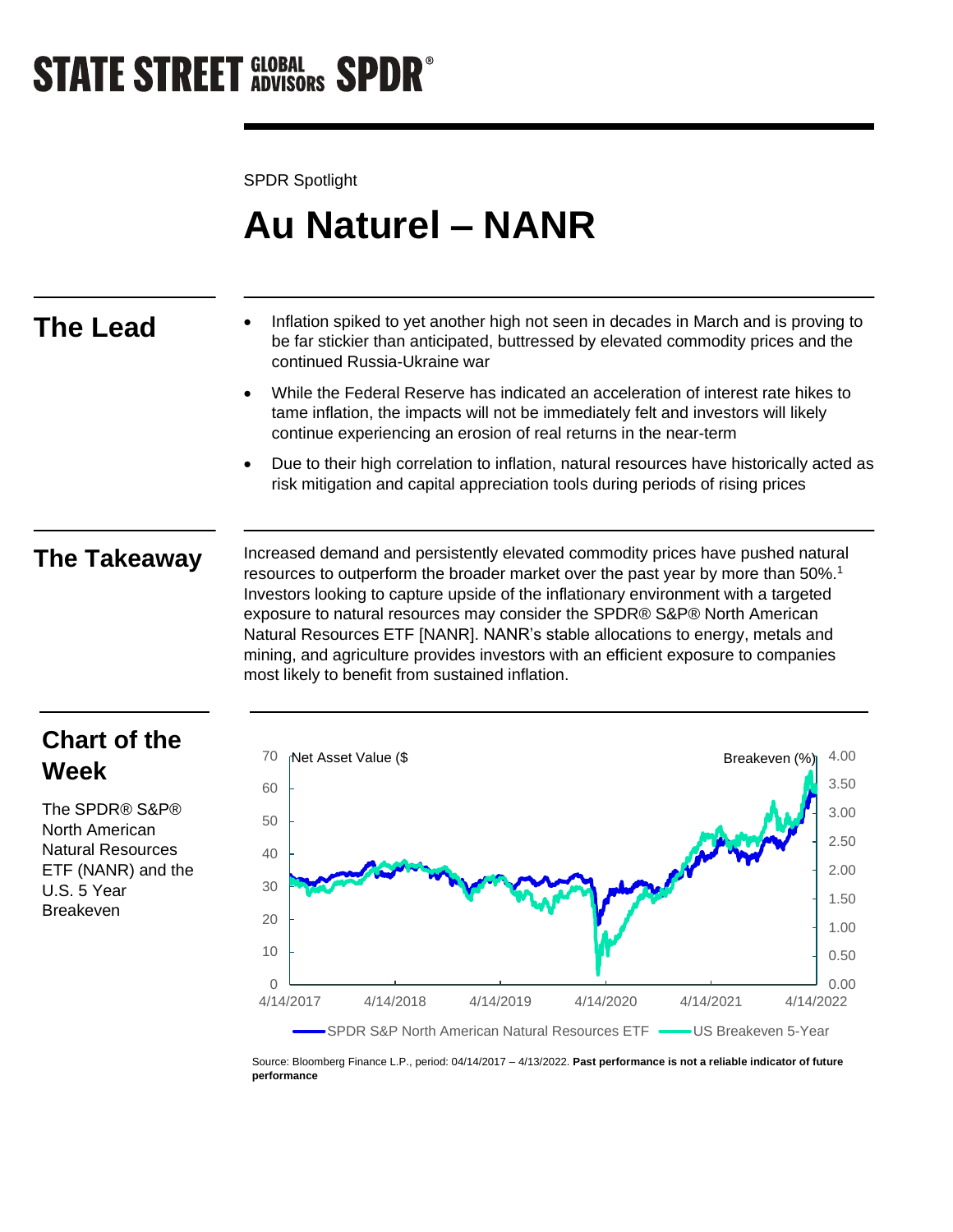# **STATE STREET GLOBAL SPDR®**

## **Standard**   $Performance$

| <b>Ticker</b>        | Name                                                                                     | <b>YTD</b><br>(%) | <b>Annualized</b> |                  |                  |                   |                                  |                   |                                         |
|----------------------|------------------------------------------------------------------------------------------|-------------------|-------------------|------------------|------------------|-------------------|----------------------------------|-------------------|-----------------------------------------|
|                      |                                                                                          |                   | 1 Year<br>(%)     | 3 Year<br>$(\%)$ | 5 Year<br>$(\%)$ | 10<br>Year<br>(%) | <b>Since</b><br>Inception<br>(%) | Inception<br>Date | <b>Gross</b><br><b>Expense</b><br>Ratio |
| <b>NANR</b><br>(NAV) | <b>SPDR®</b><br>S&P® North<br>American<br>Natural<br>Resources<br><b>ETF</b>             | 31.78             | 54.51             | 24.19            | 14.30            | $\overline{a}$    | 17.23                            | 12/15/2015        | 0.35                                    |
| <b>NANR</b><br>(MKT) | <b>SPDR®</b><br>S&P <sup>®</sup> North<br>American<br>Natural<br>Resources<br><b>ETF</b> | 31.94             | 54.67             | 24.25            | 14.30            | $\overline{a}$    | 17.26                            | ٠                 | ٠                                       |

Source: ssga.com, as of 3/31/2022. **Performance returns for periods of less than one year are not annualized. Performance quoted represents past performance, which is no guarantee of future results. Investment return and principal value will fluctuate, so you may have a gain or loss when shares are sold. Current performance may be higher or lower than that quoted. All results are historical and assume the reinvestment of dividends and capital gains. For SPDR ETFs, visit ssga.com for most recent month-end performance.** The market price used to calculate the Market Value return is the midpoint between the highest bid and the lowest offer on the exchange on which the shares of the Fund are listed for trading, as of the time that the Fund's NAV is calculated. If you trade your shares at another time, your return may differ. The gross expense ratio is the fund's total annual operating expenses ratio. It is gross of any fee waivers or expense reimbursements. It can be found in the fund's most recent prospectus.

**Footnotes** 1 Source: FactSet, 04/14/2021 – 4/13/2022. Natural resources = S&P BMI North American Natural Resources Index. Broad market = S&P 500. Natural resources returned 60.28% and the broad market returned 8.86%